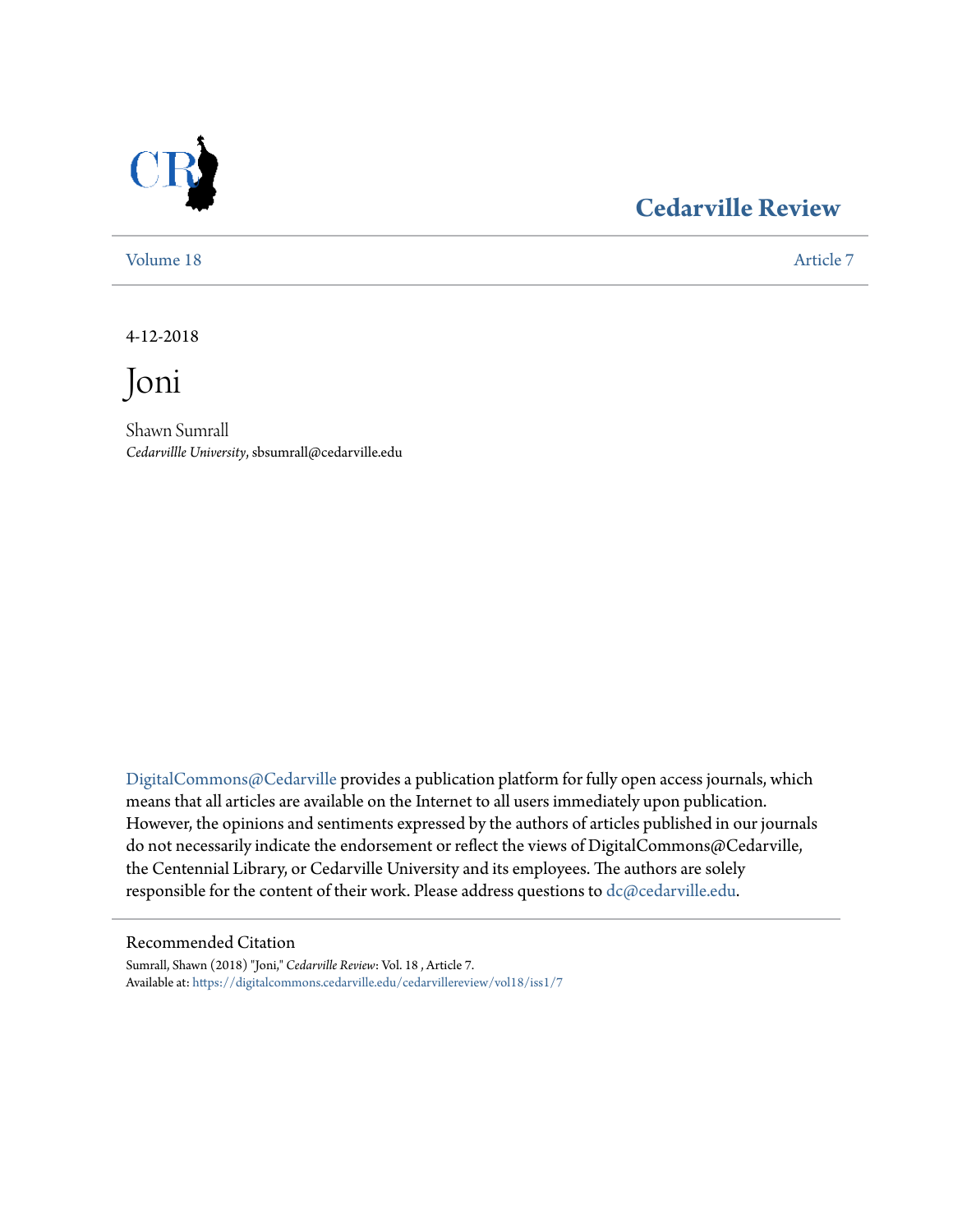### Joni

Browse the contents of [this issue](https://digitalcommons.cedarville.edu/cedarvillereview/vol18/iss1) of *Cedarville Review*.

Please see the Editors' Foreword - [A Christian Response to Art and Literature: A Very Short Guide to Images](http://digitalcommons.cedarville.edu/cedarvillereview/vol18/iss1/1/) [and Texts](http://digitalcommons.cedarville.edu/cedarvillereview/vol18/iss1/1/)

# **Creative Commons License**<br> **C** 090

This work is licensed under a [Creative Commons Attribution-Noncommercial-No Derivative Works 4.0](http://creativecommons.org/licenses/by-nc-nd/4.0/) [License.](http://creativecommons.org/licenses/by-nc-nd/4.0/)

Follow this and additional works at: [https://digitalcommons.cedarville.edu/cedarvillereview](https://digitalcommons.cedarville.edu/cedarvillereview?utm_source=digitalcommons.cedarville.edu%2Fcedarvillereview%2Fvol18%2Fiss1%2F7&utm_medium=PDF&utm_campaign=PDFCoverPages)



This fiction is available in Cedarville Review: [https://digitalcommons.cedarville.edu/cedarvillereview/vol18/iss1/7](https://digitalcommons.cedarville.edu/cedarvillereview/vol18/iss1/7?utm_source=digitalcommons.cedarville.edu%2Fcedarvillereview%2Fvol18%2Fiss1%2F7&utm_medium=PDF&utm_campaign=PDFCoverPages)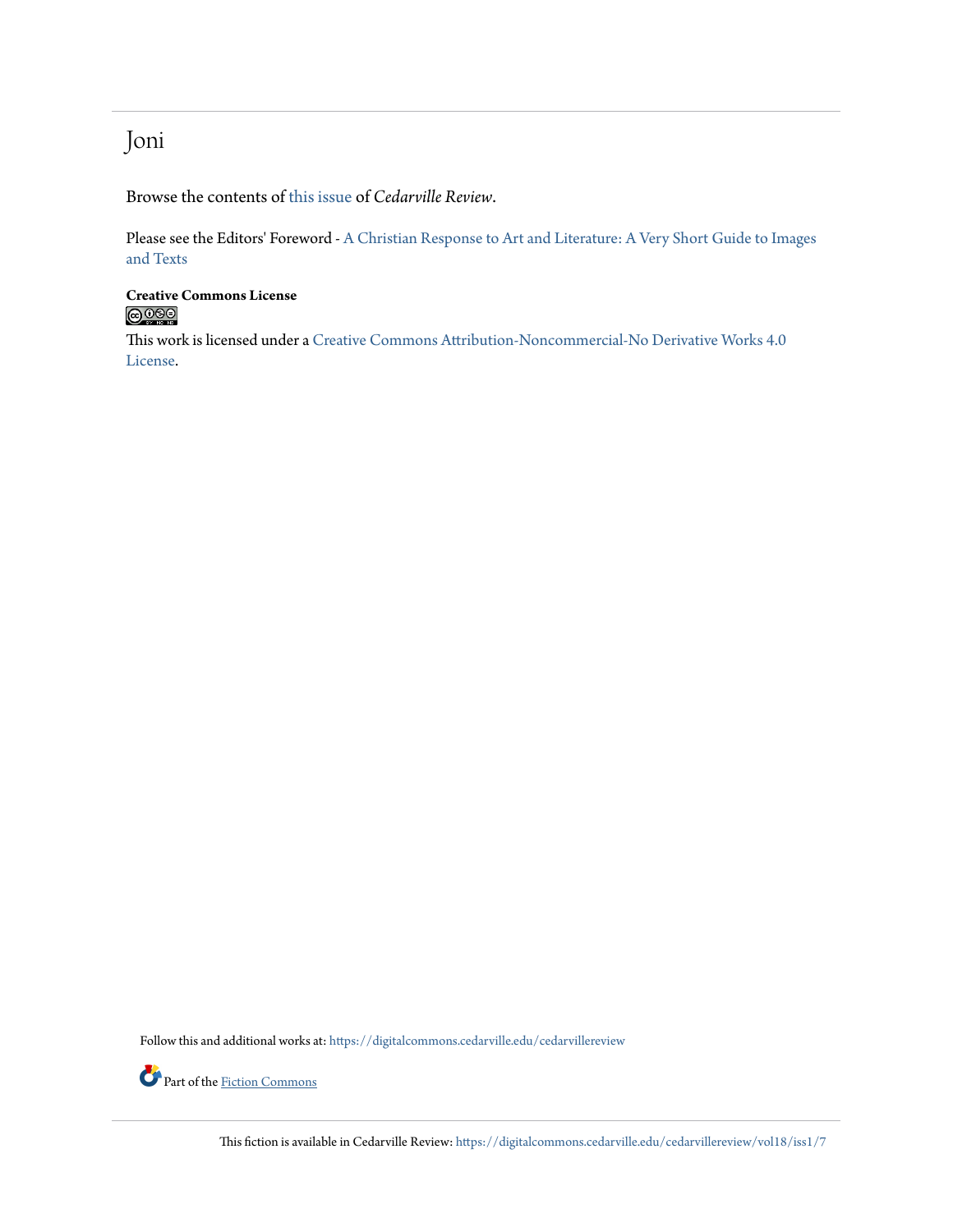## *Fiction by Shawn Sumrall* JONI

Where we currently stand, the Blue Ridge are a sad group of sputtering hills the locals call a mountain range. In reality, the Blue Ridge Parkway runs like a string 469 miles north to south. But as far as Joni can tell, they expand all the way to the edges of the map. Somewhere in the northern stretch of those little hills, plopped and nestled in between two stray water drops the range had sent splashing when the first waves of creation crashed and sprawled out into the Virginia soil, rested a Montaigne-style home with brown siding, black vinyl shutters, and a white-columned porch. At the top of the driveway, Joni could see the ridges of Rattle Snake Mountain, its two peaks perched to survey the valley below. This is where Joni spent his ninth birthday—amongst packed, half packed, half taped and empty brown moving boxes. Only nine months ago his father's contractor first pressed his weight onto the grass of the frost-covered pasture, crunching the blades under his cold rubber boot. The site was cleared and excavated first. Joni spent many of the colder months with the builder's children, playing in that square dirt hole that would become his family's basement.

For all Joni cared, Paul the builder's son could have been deaf, blind, or limbless. It wouldn't have mattered either way. That's the way it is with bored eight-year-olds looking for something fun to be for the day. So with the innocence of children, the builder's boy and the accountant's son struck up a soldierly camaraderie—moving softly as they could through the little wooded area behind Joni's new neighbor's house. Across the gravel drive, they dashed, stopped short of the small stream that trickled from the culvert and under a dark rotting tree. Beneath the shade of the oak and sumac, Joni and Paul Jr. traipsed, both afraid Paul's older brother

#### **44** THE CEDARVILLE REVIEW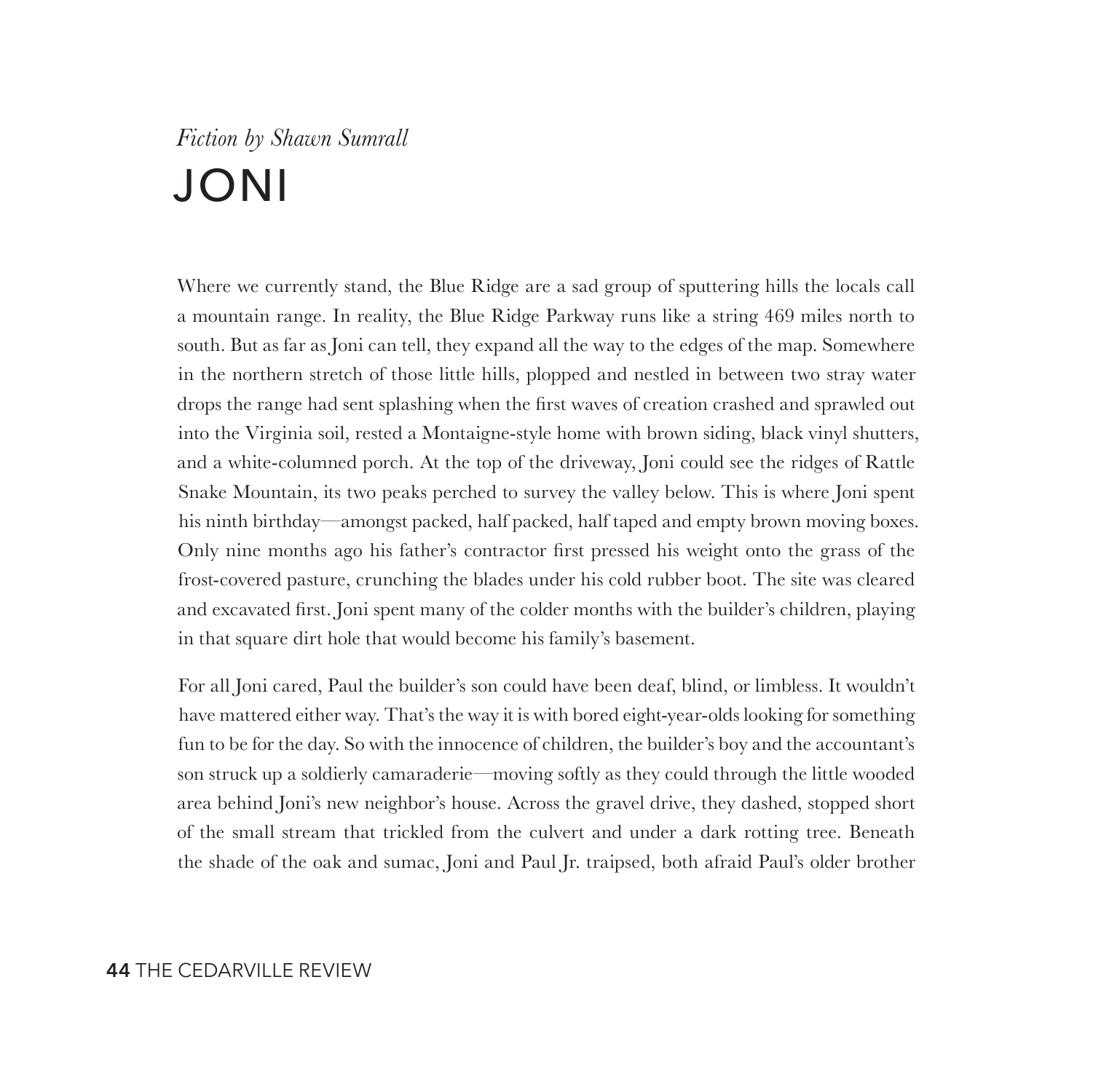Stephen would jump out and shoot them with Joni's slingshot. But that was ages ago, months even. Now the walls smell fresh with paint and the plywood floors, still waiting to be carpeted, are coarse beneath Joni's soft, white toes.

"Joni? Did you get your tie on?" His mother shouts as she leans over the stove. Joni looks in the bathroom mirror, snaps his suspenders once, and tumbles down the freshly stained stairwell. His mother, standing over the kitchen sink with a crockpot and a chicken, glances around to look at him proudly displaying the paisley Ralph Lauren clip-on, a miniature of the one his father got on sale at Macy's and wears on Easter.

Their house was new, but their church was the same old church—filled up with the same families, the same green polyester chairs, the same ivy bordered baptismal, the same friends. "We just live a little further away now is all," Dad said, "Out of town and into cow country."

This meant more reading Henry and Ribsy, hitting baseballs in the driveway, reenacting medieval battles with plastic swords and rubber arrows, and much more feather collecting. Out in the woods, even in the backyard, Joni could hunt down the feathers of blue jays, robins, goldfinches, bluebirds, pileated woodpeckers, barn owls, and orioles. Once he even found the brown and white-striped primary feather of a red-tail hawk. His mother had a little clock in the dining room with each of these on display. Uncle Mark had mailed him Eyewitness Book's *Bird* for his birthday, a perfect introduction on how to shape his new life with the pastures and woods that had been waiting millions of years just for a bony, brown-haired boy named Joni to discover and investigate them.

From what Joni remembered of his mother's brother, his uncle had been a Tolkien fanatic; a father who would threaten a spanking in front of grandpa but could only bear to pat little Anna gently on the bottom before kissing her forehead and apologizing for being harsh;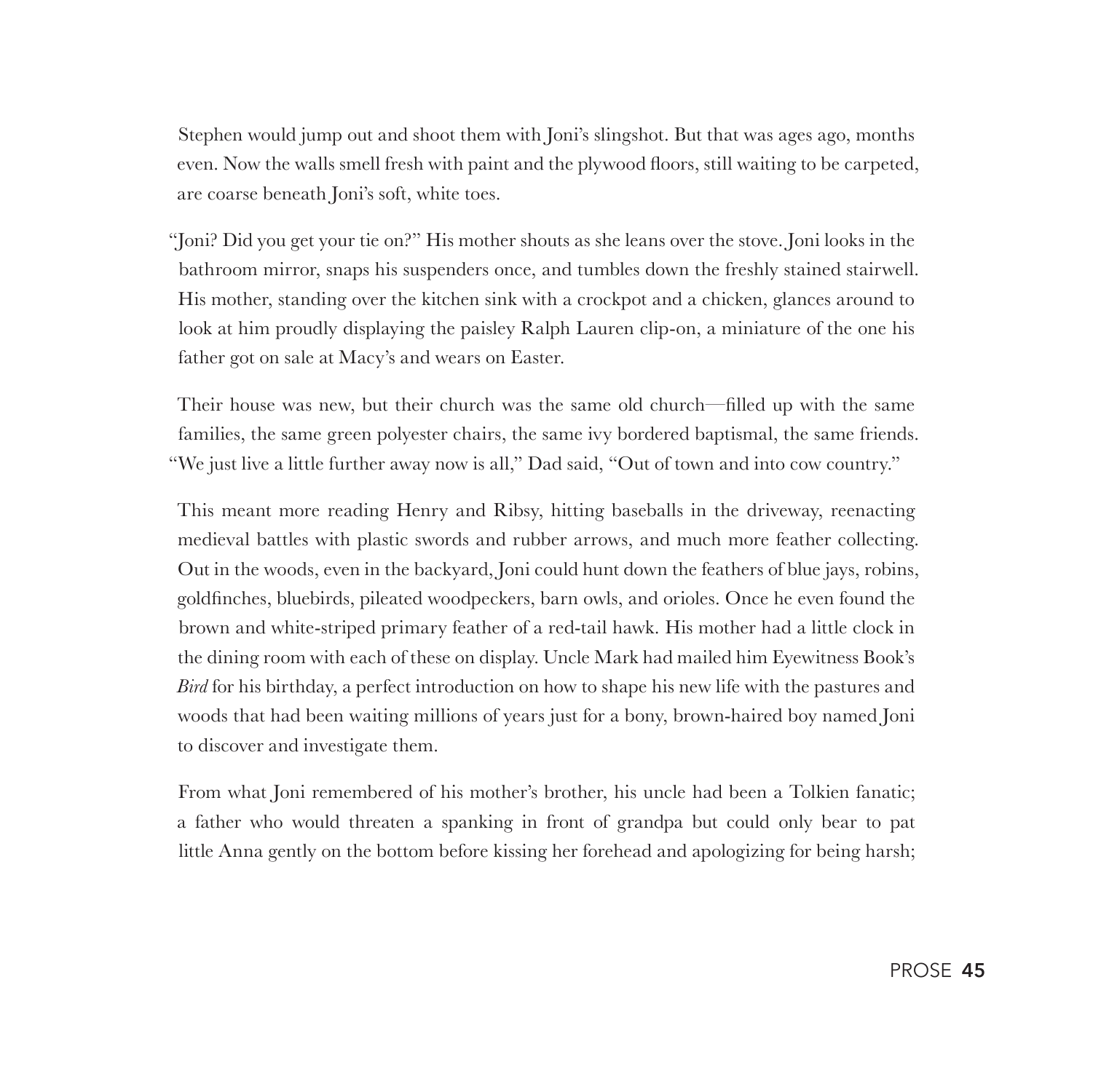an adamant cyclist; an accountant like Joni's father; an amateur ornithologist and feather collector; the kind of man who built his own house from stone and mortar; who felled trees from his property to supply wooden slats for the floors. He was tall and lean, with thin arms and an Indiana Jones fedora. His hair combed over wet and glossy like Bob Jones had taught him—a few drying wisps curling out of place across his forehead—but his flannel shirt unbuttoned as the day had prompted, showing his white belly to the wind and gophers and raccoons that peeped at him from the ditch behind the vegetable garden.

Joni didn't know it yet but, after all the times he spent plucking feathers from the grass, he wanted to be just like Mark. Not just by those feathers from the backyard but by his mild nature so absent in the rest of the family's willfulness. He had written to Joni in the front of a copy of The Hobbit that came with the book of birds and read:

#### *Dear Joni,*

*Mimah and Poppop gave me "The Hobbit" in 1976 when I was eleven years old. It was my favorite book along with The Lord of the Rings Trilogy and I have them in my library to this day. The movie is great, but the books are even better! I look forward to talking to you about them. Read slow and enjoy.*

#### *Uncle Mark*

 Joni took his Uncle's last piece of advice very seriously. Every night he'd stay up past bedtime to read and fantasize about life in Middle Earth or to look up the new feather he'd found that afternoon. Sometimes, before bed, his mother would read from those books or tell stories of her own. One night, she remembered to him the first time she brought Joni's dad home from school in North Carolina.

#### **46** THE CEDARVILLE REVIEW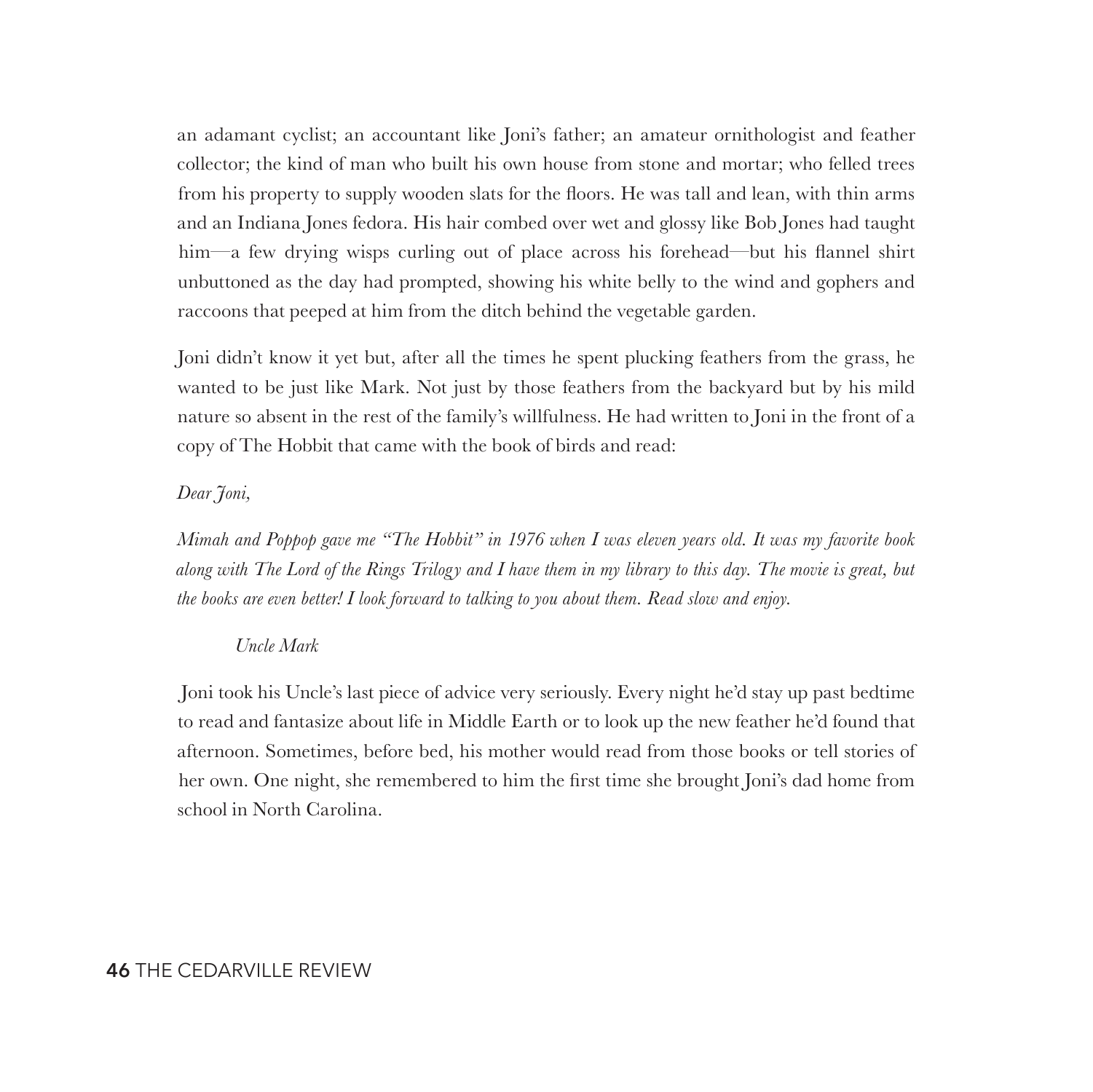"He took his coat off and draped it over the green easy chair in the living room," she started. "You remember the one. You and Freddy used to sit in it just to pop open the footrest and your feet would fly way over your heads. Well, anyways. Your Mimah was in the kitchen cooking dinner when we walked in and Poppop was out back chopping wood for a fire. Uncle Chris must've been in Florida visiting Aunt Barb's family. Mark was home though, hiding in his room probably. Were you old enough to remember the pictures of the scenery with hobbits and wizards he drew on the walls in that room? Poppop may have painted over them before you were born.

"Well, anyways. We hauled our bags upstairs and Mimah called us back down for dinner pretty quick, probably thinking she'd keep us from being on a separate floor alone too long. We all helped set the dinner table and sat down to eat. I think it was pork and sauerkraut and as you can imagine Daddy didn't eat much. Yes, I remember because, oh, I felt so bad because Poppop—you know how blunt your grandfather can be—well he stood at the end of dinner when we were all getting ready to clean up, looked at your father and said, 'What's the matter? You don't do pork and sauerkraut?' Of course, your Daddy didn't know what to say, this being his first meal with us, so he sort of sat there in shock while Mimah cleared dishes. I think he decided it 'Must not be a southern thing' and didn't think much of it after that. He didn't mean anything by it, but it sure made your Daddy squirm. I remember him telling me later he didn't think Poppop liked him. But I knew that wasn't true.

"The weekend flew by after that and before you knew it we were packing up to head back to school. I was waiting on my last load of laundry when Mark poked his head into my room. 'Sorry I haven't been around much this week.' He said it like he didn't have a girlfriend of his own he'd been missing. 'You really like this guy, huh?' he said. I of course told him I did, that I thought I might even love him.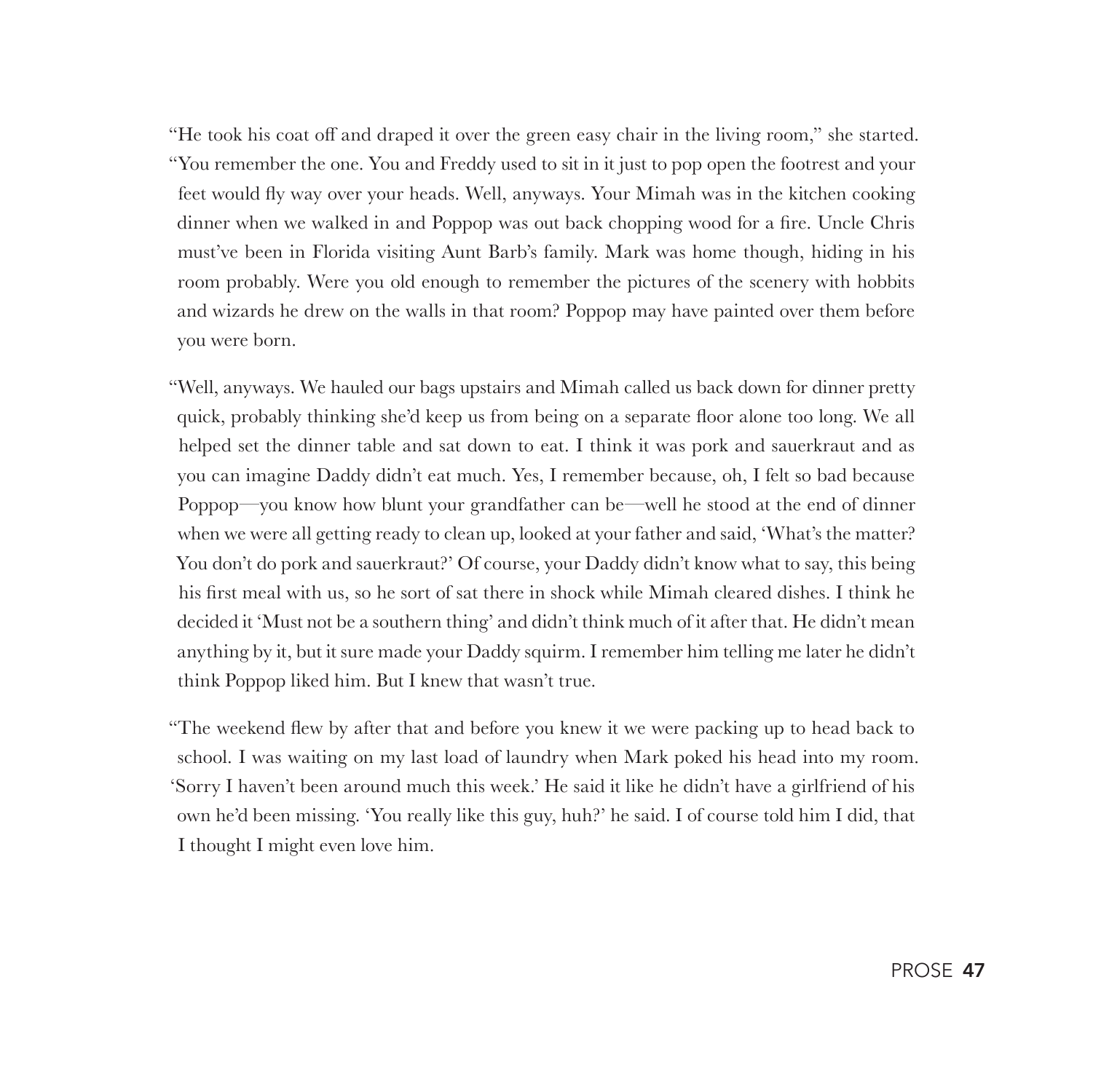"I had always been closer with Mark than Chris. Chris would tease me and call me dumb names like Tijuana-fathead. Just to kinda aggravate me, you know. But Mark was different. He always let me hang out in their room while he was reading and Chris was gone. We'd just sit there, sometimes for hours. He'd play dolls with me and learned their names and spoke in funny proper English accents; he'd brush my hair in the mornings sometimes when Mimah was busy getting our lunches together; he rode his bicycle around the neighborhood with me when I was still wobbly on my two-wheeler. Of course we drifted apart some after high school but even then he'd check in to make sure I was getting along with the other kids in middle school. I loved my brother very much Joni, as much as you love Freddy and little Piper. Well, anyways.

"He sat down on the bed in my room and rested a hand on my suitcase and said, 'You know you don't need any kind of approval from me or anything. You don't need it from Dad either. Though I'm sure you'll ask him anyway.' He paused and picked at a string on the bedspread, 'But just tell me this so I'll know you'll be happy. Is he a real person?' That struck me as funny at first but I thought about it some. That's something Mark was always good at, getting me to really think. I knew your father was kind. He visited me in the hospital before we dated. Actually, I had just told him I needed some space before that. But he came just the same. Drove his parent's Honda Prelude to see me. Well, anyways. He dressed like an accountant all oxfords and polos and paisley ties. But then, we were at Bob Jones so most of the boys dressed that way. He liked baseball and soccer and could sing pretty good. His friends were all nice and loved him. But what was it that made him real? I sure didn't know. What does it mean to be a 'real person'? Your uncle was a bit off sometimes. But I didn't want him to worry any so I told him yes. That seemed to set him at ease."

—

#### **48** THE CEDARVILLE REVIEW